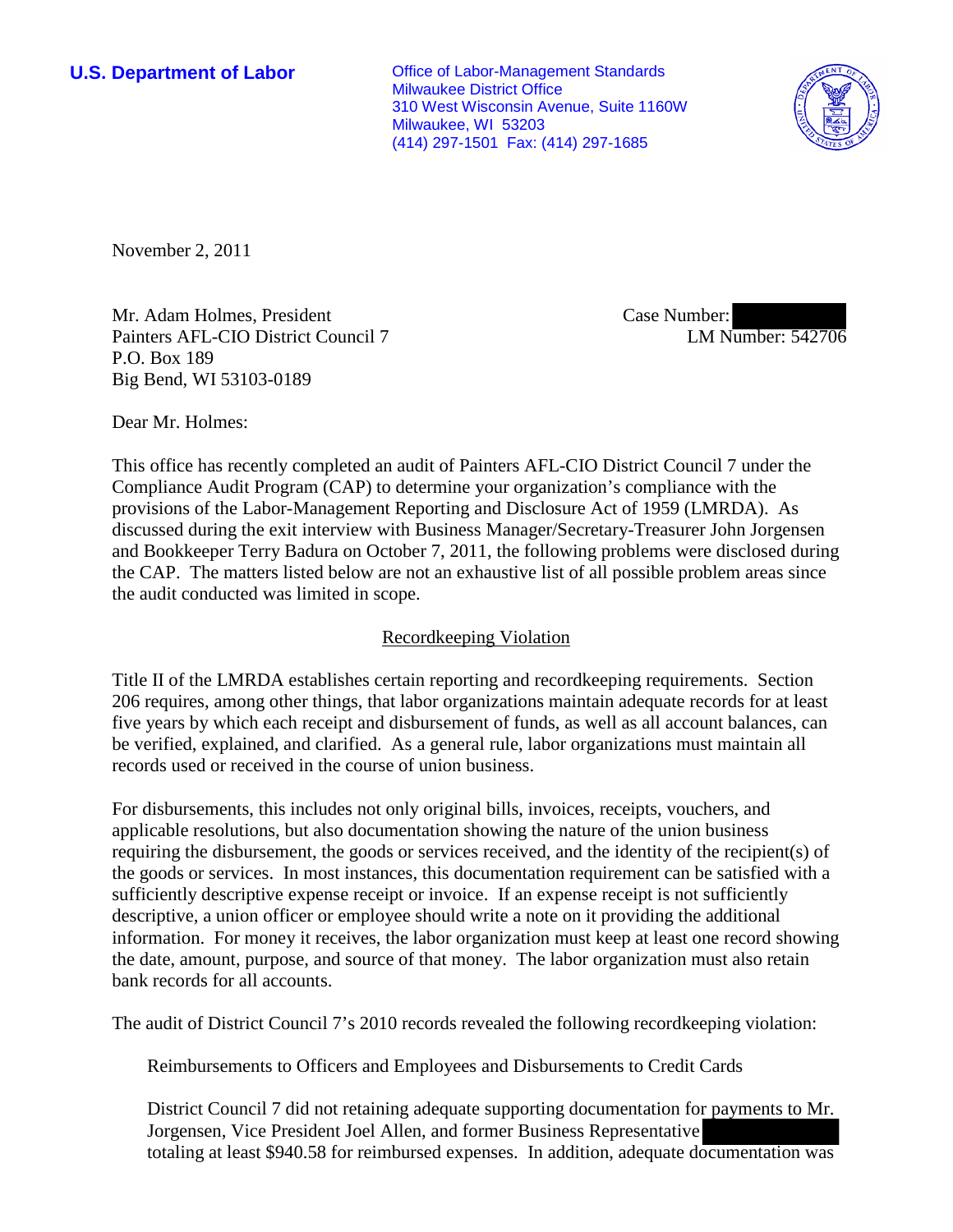Mr. Adam Holmes January 25, 2012 Page 2 of 4

not retained for disbursements totaling more than \$2,390 to credit card companies for meal expenses charged by Mr. Jorgensen, Mr. Allen, https://www.and Director of Servicing Dean Wanty that were charged to personal credit cards or the District Council 7 MasterCard. For example, adequate documentation was not retained for a \$559.00 meal expense incurred by Mr. Jorgensen on August 23, 2009 at Trevi in Las Vegas, NV while attending the international convention. District Council 7 retained an itemized meal receipt with only the initials of the people present at the meal, which is not sufficient. As another example, adequate documentation was not retained for a \$258.11 meal expense incurred by Mr. Wanty at Balistreri's Bluemound Inn in Milwaukee, WI on April 24, 2010. District Council 7 retained an itemized meal receipt with the names of the people present at the meal on the receipt, but the receipt was not sufficient in that it did not contain a description of the union business conducted.

As noted above, labor organizations must retain original receipts, bills, and vouchers for all disbursements. Itemized receipts provided by restaurants to officers and employees must be retained. These itemized receipts are necessary to determine if such disbursements are for union business purposes and to sufficiently fulfill the recordkeeping requirement of LMRDA Section 206. Records of meal expenses must include written explanations of the union business conducted and the full names and titles of all persons who incurred the restaurant charges. Also, the records retained must identify the names of the restaurants where the officers or employees incurred meal expenses. The president and treasurer (or corresponding principal officers), who are required to sign your union's LM report, are responsible for properly maintaining union records.

Based on your assurance that District Council 7 will retain adequate documentation in the future, OLMS will take no further enforcement action at this time regarding the above violation.

## Reporting Violations

The audit disclosed a violation of LMRDA Section 201(b), which requires labor organizations to file annual financial reports accurately disclosing their financial condition and operations. The Labor Organization Annual Report (Form LM-2) filed by District Council 7 for the fiscal year ended June 30, 2010, was deficient in the following areas:

1. Disbursements to Officers and Employees

District Council 7 did not include some disbursements to credit card companies for business expenses charged by officers to personal credit cards for meals and other travel expenses incurred by Mr. Jorgensen, Mr. Allen, and Mr. Wanty and disbursements to the council's MasterCard incurred by Mr. Jorgensen totaling at least \$5,470.48 in Schedule 11 (All Officers and Disbursements to Officers). A review of the workpapers created by District Council 7's accountant, CPA Mike Lewandowski, that were used to prepare the LM-2 report revealed that only checks to the officers and employees for auto and other expenses reimbursed to them were included in the amounts reported in Column F (Disbursements for Official Business) and Column G (Other Disbursements) of Schedule 11 and Schedule 12 (Disbursements to Employees). It appears that the disbursements to the credit card companies were improperly included in the amounts reported on Line 5 (All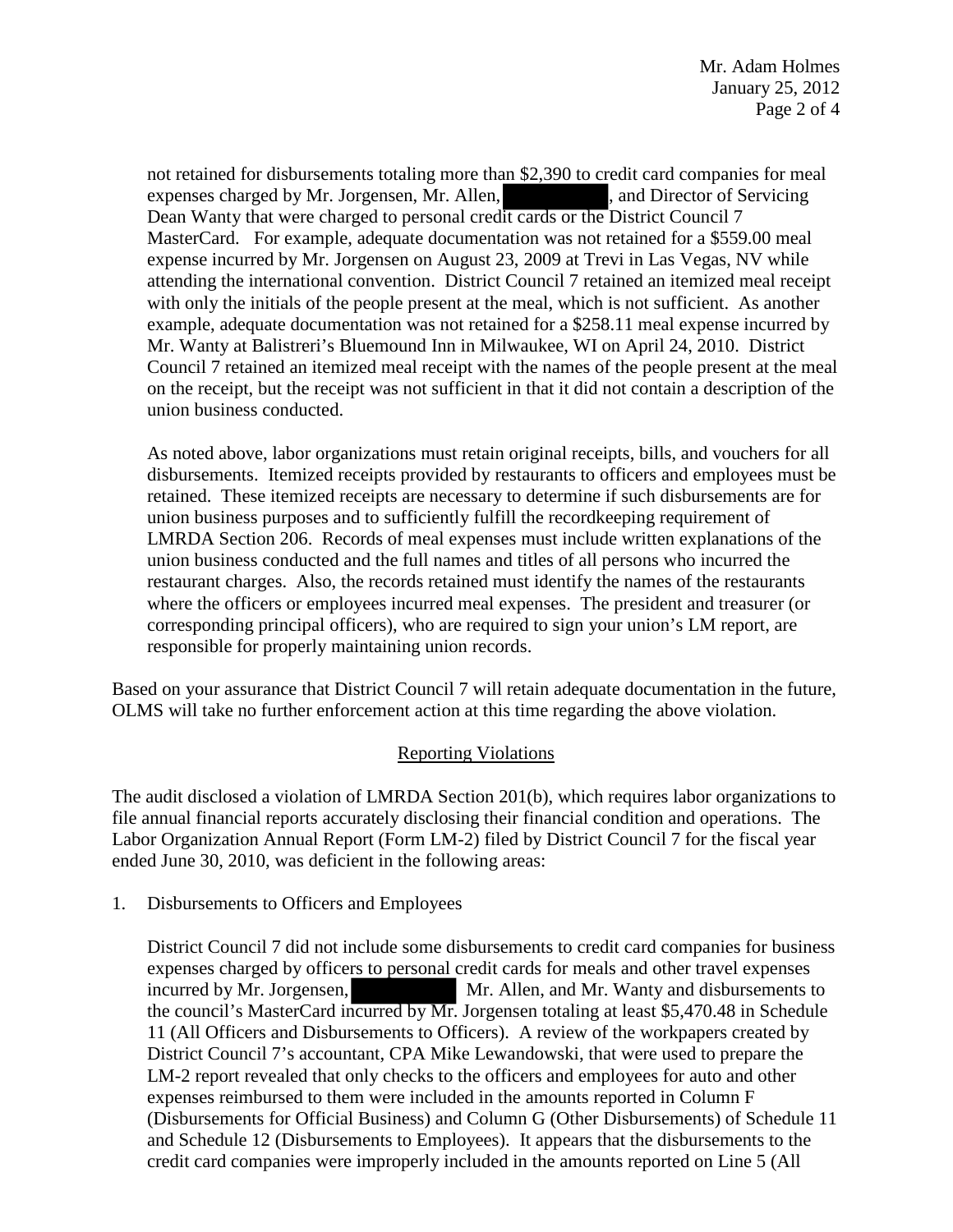Other Disbursements) of Schedule 17 (Contributions, Gifts, & Grants) and Schedule 19 (Union Administration).

The workpapers used by Mr. Lewandowski to prepare the LM-2 also show that payments to officers and employees for some reimbursed expenses for per diem, travel expenses, and meals totaling \$41,963.93 were erroneously reported in Column G (Other Disbursements) of Schedules 11 (All Officers and Disbursements to Officers) and 12 (Disbursements to Employees). The LM-2 instructions require that payments to officers and employees for expenses that are necessary for conducting union business must be reported in Column F of Schedules 11 and 12.

A review of checks issued to Mr. Jorgensen and the business representatives totaling \$23,770 for their weekly expense allowances (provided for in Article VII, Section 7.9 of District Council 7's bylaws) were erroneously included in the amounts reported in Column D (Gross Salary Disbursements) of Schedules 11 and 12. The LM-2 instructions require that allowances paid to officers and employees on a daily, weekly, monthly, or other periodic basis must be reported in Column E (Allowances Disbursed) of Schedules 11 and 12.

Direct disbursements to officers and employees for reimbursement of expenses they incurred while conducting union business must be reported in Column F of Schedules 11 and 12. In addition, indirect disbursements made to another party (such as a credit card company) for business expenses union personnel incur must be reported in Column F of Schedules 11 and 12. However, indirect disbursements for business expenses union personnel incur for transportation by public carrier (such as an airline) and for temporary lodging expenses while traveling on union business must be reported in Schedules 15 through 19. Any direct or indirect disbursements to union personnel for expenses not necessary for conducting union business must be reported in Column G of Schedules 11 and 12.

2. Failure to Record Receipts in Correct Fiscal Year

A review of District Council 7's general ledger, which is maintained in Peachtree, showed that the council recorded receipts for dues totaling \$45,077.04 as being received on June 30, 2010 in the general ledger, but Mr. Jorgensen and Ms. Badura confirmed that these receipts were actually received between July 2, 2010 and July 8, 2010. As a result, it appears that District Council 7 incorrectly reported its total receipts for dues in Item 36 (Dues and Agency Fees) and the total receipts in Item 49 (Total Receipts) on Form LM-2 filed for fiscal year ended June 30, 2010. The LM-2 instructions require that the LM-2 be prepared using the cash method of accounting. Under the cash method of accounting, receipts are recorded when money is actually received by your organization and disbursements are recorded when money is actually paid out by your organization. Failure to record the exact date that moneys were received could result in some receipts being reported in a different year than they were actually received. District Council 7 should take steps to ensure that all transactions are recorded in a timely manner.